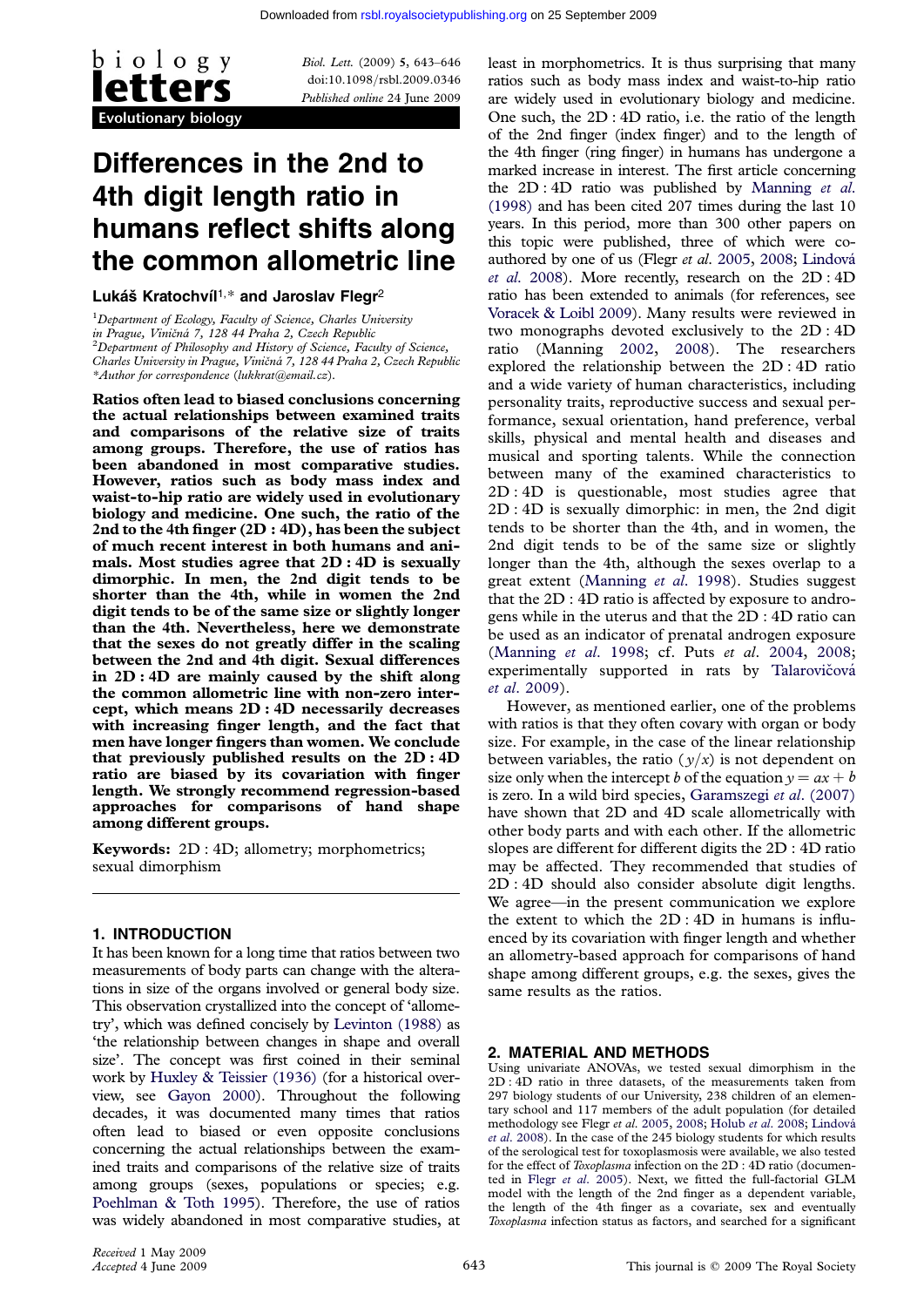## <span id="page-1-0"></span>644 L. Kratochvíl & J. Flegr Allometry and the 2D : 4D ratio

Table 1. Effect of sex and toxoplasmosis estimated with both the traditionally used ANOVA method and the recommended full-factorial GLM model. The left part of the table shows results of ANOVAs with dependent variable 2D : 4D ratio and factors sex (lines 1, 2, 5, 6, 7 and 8) or sex and toxoplasmosis (lines 3 and 4). The right part of the table shows the results of the full-factorial GLM model with length of the 2nd finger as a dependent variable and sex, length of the 4th finger (lines 1, 2, 5, 6, 7 and 8) or sex, toxoplasmosis and length of the 4th finger (lines 3 and 4) as factors or covariate. The second column shows the number of subjects in the first group (males or *Toxoplasma*-free subjects) and in the second group (females or Toxoplasma-infected subjects). The third column shows arithmetic means for the 2D : 4D ratio in the first group and the second group, respectively.

|                                                   |         |                     | <b>ANOVA</b>     |               |              |           | full-factorial GLM |               |          |       |
|---------------------------------------------------|---------|---------------------|------------------|---------------|--------------|-----------|--------------------|---------------|----------|-------|
| dataset, factor tested, hand                      | n1/n2   | mean $1/$<br>mean 2 | $\boldsymbol{F}$ | $\mathcal{P}$ | $\eta^2$     | power $F$ |                    | $\mathcal{P}$ | $\eta^2$ | power |
| 1. biology students, sex, right<br>hand           | 104/193 | 0.972/0.986         | 12.60            | < 0.0001      | 0.041        | 0.94      | 1.44               | 0.232         | 0.005    | 0.22  |
| 2. biology students, sex, left<br>hand            | 104/193 | 0.979/0.985         | 2.25             | 0.135         | 0.008        | 0.32      | 1.34               | 0.248         | 0.005    | 0.21  |
| 3. biology students,<br>toxoplasmosis, right hand | 201/44  | 0.982/0.977         | 0.97             | 0.325         | $0.004$ 0.17 |           | 0.537              | 0.464         | 0.002    | 0.11  |
| 4. biology students,<br>toxoplasmosis, left hand  | 201/44  | 0.984/0.971         | 6.51             | 0.011         | 0.026        | 0.72      | 0.148              | 0.700         | 0.001    | 0.07  |
| 5. elementary school<br>students, sex, right hand | 131/107 | 1.001/1.011         | 4.36             | 0.038         | $0.018$ 0.55 |           | 2.67               | 0.104         | 0.011    | 0.37  |
| 6. elementary school<br>students, sex, left hand  | 131/107 | 1.003/1.023         | 15.49            | 0.0001        | 0.062        | 0.97      | 0.66               | 0.797         | < 0.0001 | 0.06  |
| 7. general population, sex,<br>right hand         | 50/67   | 1.002/1.015         | 3.15             | 0.079         | 0.027        | 0.42      | 1.18               | 0.279         | 0.01     | 0.19  |
| 8. general population, sex, left<br>hand          | 50/67   | 0.995/1.012         | 5.92             | 0.016         | 0.049        | 0.68      | 3.25               | 0.074         | 0.028    | 0.43  |

effect of these factors and their interactions with the covariate. All tests were performed in STATISTICA v. 6.1 ([StatSoft Inc. 2001\)](#page-3-0) and independently in SPSS v. 16.0 [\(SPSS Inc. 1993–2006](#page-3-0)).

### 3. RESULTS

We found significant ( $p < 0.05$ ) sexual dimorphism in the 2D : 4D ratio concerning at least one hand in all three of our datasets (table 1). In accordance with previously published results, men tend to have a lower 2D : 4D ratio than women in all cases (table 1). Also, we confirmed the significant differences between Toxoplasma-negative and Toxoplasma-positive individuals in the left-handed 2D : 4D ratio (cf. Flegr et al[. 2005](#page-2-0)).

In our datasets, a linear relationship exists between the length of the 2nd and of the 4th digit in mm (figure 1). Interestingly, both sexes and groups with different Toxoplasma-status evidently shared the same allometric line. The full-factorial GLM model determined that only the effect of the length of the 4th finger was significant. Neither sex nor Toxoplasma infection (in the case of the biology students), and/ or their interactions with the covariate were significant (table 1). The intercepts  $b$  of the common allometric lines were in all cases significantly larger than zero (range  $6.45-14.59$ ,  $p < 0.003$  in all cases). Therefore, the ratio of the 2nd to the 4th finger must necessarily decrease with increasing finger length. We can thus conclude that the trend for lower 2D : 4D ratio in certain subpopulations (men or Toxoplasma-infected subjects) is then an epiphenomenon of longer fingers in these subpopulations in comparison with other subpopulations (women or Toxoplasma-free subjects). For example, a two-sample t-test confirmed a pronounced sexual

Biol. Lett. (2009)



Figure 1. Scatterplot of the length of the fingers on right hands in 297 biology students. The common line estimated by the ordinary least-square linear regression is depicted as the solid line (length of the 2nd finger  $= 0.823$  (length of the 4th finger) + 11.223;  $p < 0.00001$ ;  $r^2 = 0.81$ ). Its intercept is significantly larger than zero  $(b = 11.223 + 1.654;$  $p < 0.00001$ , which means the 2D : 4D ratio necessarily decreases with increasing finger length. The sexes do not significantly differ in the scaling relationship between the length of the 2nd and 4th finger (see table 1 for statistics). Women, circles and dotted line; men, squares and broken line.

dimorphism in the length of the right 4th finger in the biology students  $(t = 13.97, p < 0.00001;$  see figure 1), in children of an elementary school  $(t =$ 3.11,  $p = 0.002$  and in the members of the adult population ( $t = 7.40, p < 0.001$ ).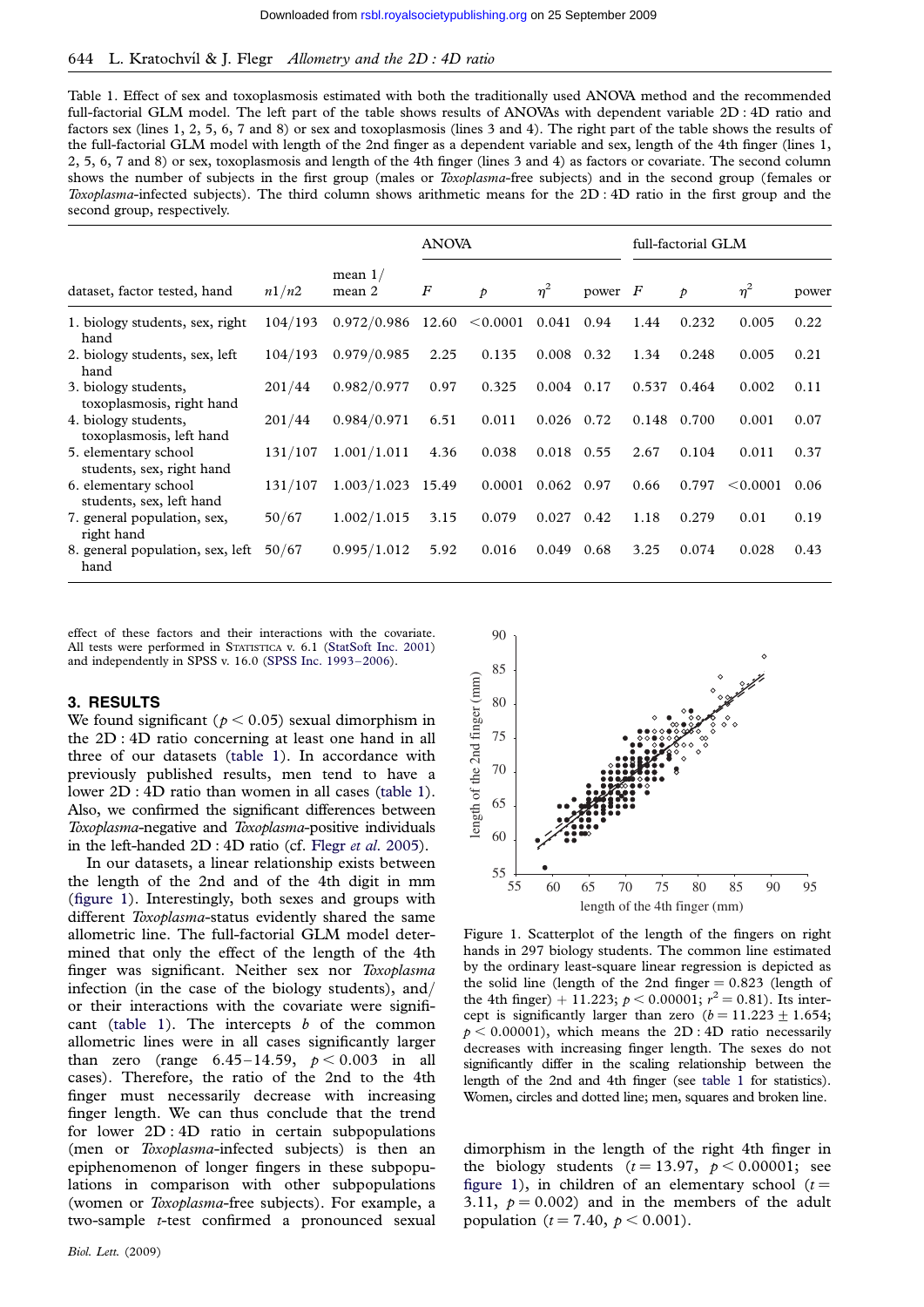## <span id="page-2-0"></span>4. DISCUSSION

We demonstrated that neither sexes nor groups with different Toxoplasma status differ in the scaling between the 2nd and the 4th digit, and that the differences between groups in the 2D : 4D ratio are mainly caused by the shift along the common allometric line. The correct answer to the question why men and women (or Toxoplasma-infected subjects and Toxoplasma-free subjects, and probably also heterosexuals and homosexuals, less fertile women and more fertile women, etc.) have different 2D : 4D ratio seems to be, because the representatives of the former groups usually have larger hands and longer fingers. Long-fingered women tend to have more 'man-like' and short-fingered men more 'woman-like' 2D : 4D ratios. Nevertheless, we have to note that our comparisons between sexes suffer from the fact that the sexes do not totally overlap in the extent of finger length (i.e. all individuals with the longest fingers are men and all individuals with the shortest fingers are women; see e.g. [figure 1](#page-1-0)). We are thus forced to compare allometric lines between sexes somewhat beyond the extent of the data for each sex.

Our study deals with differences in the 2D : 4D ratio among individuals within a single developmental stage, i.e. at the level described by static allometry. In contrast to ontogenetic allometry (the growth trajectory of one organ relative to another during the growth of a single individual), there is no conceptual reason why the allometric line should go through the origin in the case of static allometry (e.g. [Shingleton](#page-3-0) et al[. 2007](#page-3-0)). Here, we demonstrated the non-zero intercepts in static allometries of the length of 2nd finger to the length of the 4th finger among humans in three different ontogenetic stages (children, students, older adults). The automatic consequence of these non-zero intercepts is the scaling of the 2D : 4D ratio with finger length. These non-zero intercepts influence comparisons of the 2D : 4D ratio between groups with different finger lengths (e.g. sexes) and between individuals with different finger length within groups. Future studies on the scaling of hand shape should focus on ontogeny and ontogenetic allometries of the 2D : 4D ratio to understand the mechanism forming the static allometries in finger lengths. The results published up to now have concentrated on static allometries, although some of them described the 2D : 4D ratio at early ontogenetic stages (e.g. foetuses, children: Malas et al. 2006; McIntyre et al. 2005, 2006).

In summary, we conclude that the widely used 2D : 4D ratio is, at least in humans, highly influenced by different finger lengths. Moreover, because it is a ratio, it is much less precisely measurable than the finger length itself ([Voracek](#page-3-0) et al. 2007). We do not claim that earlier published results on the 2D : 4D ratios are wrong. We argue instead, that the interpretation of observed effects is partly misleading, as the results are biased by the existence of covariation with finger length. Instead of investigating the effect of a given factor (sex, fertility, sexual orientation, etc.) on the 2nd and 4th finger using ANOVA or  $t$ -tests, proper analysis requires a full-factorial ANCOVA. Our results suggest the existence of a common effect We are grateful to D. Holub and P. Kolbeková for providing part of the data, and J. Lindová, four anonymous reviewers and participants of the 'Biologické čtvrtky' seminar for critical and stimulating comments. The research was supported by MSMT, project no. 0021620828 and GACR, project no. GP206/06/P282.

- Flegr, J., Hrušková, M., Hodný, Z. & Hanušová, J. 2005 Body height, body mass index, waist–hip ratio, fluctuating asymmetry and second to fourth digit ratio in subjects with latent toxoplasmosis. Parasitology 130, 621–628. (doi:10.1017/[S0031182005007316\)](http://dx.doi.org/doi:10.1017/S0031182005007316)
- Flegr, J., Lindová, J., Pivoňková, V. & Havlíček, J. 2008 Latent toxoplasmosis and salivary testosterone concentration—important confounding factors in second to fourth digit ratio studies. Am. J. Phys. Anthropol. 20, 487–489.
- Garamszegi, L. Z., Hegyi, G., Szöllösi, E., Balázs, R., Török, J., Eens, M. & Møller, A. P. 2007 Phenotypic correlates of digit ratio in a wild bird: implications for the study of maternal effects. Anim. Behav. 74, 641–647. ([doi:10.](http://dx.doi.org/doi:10.1016/j.anbehav.2006.11.023) 1016/[j.anbehav.2006.11.023\)](http://dx.doi.org/doi:10.1016/j.anbehav.2006.11.023)
- Gayon, J. 2000 History of the concept of allometry. Am. Zool. 40, 748-758. (doi:10.1668/[0003-1569\(2000\)040](http://dx.doi.org/doi:10.1668/0003-1569(2000)040[0748:HOTCOA]2.0.CO;2) [\[0748:HOTCOA\]2.0.CO;2\)](http://dx.doi.org/doi:10.1668/0003-1569(2000)040[0748:HOTCOA]2.0.CO;2)
- Holub, D. et al. 2008 Vigilance/sustained attention abnormalities in subjects with latent toxoplasmosis. Psychiatrie 12(Suppl. 3), 21–25.
- Huxley, J. & Teissier, G. 1936 Terminology of relative growth. Nature 137, 780–781. ([doi:10.1038](http://dx.doi.org/doi:10.1038/137780b0)/137780b0)
- Levinton, J. S. 1988 Genetics, paleontology, and macroevolution. Cambridge, UK: Cambridge University Press.
- Lindová, J., Hrušková, M., Pivoňková, V., Kuběna, A. & Flegr, J. 2008 Digit ratio (2D : 4D) and Cattell's personality traits. Eur. J. Personality 22, 347–356. ([doi:10.1002](http://dx.doi.org/doi:10.1002/per.664)/ [per.664\)](http://dx.doi.org/doi:10.1002/per.664)
- Malas, M. A., Dogan, S., Evcil, E. H. & Desdicioglu, K. 2006 Fetal development of the hand, digits and digit ratio (2D : 4D). Early Hum. Dev. 82, 469–475. ([doi:10.](http://dx.doi.org/doi:10.1016/j.earlhumdev.2005.12.002) 1016/[j.earlhumdev.2005.12.002\)](http://dx.doi.org/doi:10.1016/j.earlhumdev.2005.12.002)
- Manning, J. T. 2002 Digit ratio: a pointer to fertility, behavior and health. NJ, USA: Rutgers University Press.
- Manning, J. T. 2008 The finger book. London, UK: Faber & Faber.
- Manning, J. T., Wilson, D. J. & Lewis-Jones, D. I. 1998 The ratio of 2nd to 4th digit length: a predictor of sperm numbers and concentration to testosterone, luteinizing hormone and oestrogen. Hum. Reprod. 13, 3000-3004. ([doi:10.1093](http://dx.doi.org/doi:10.1093/humrep/13.11.3000)/humrep/13.11.3000)
- McIntyre, M. H., Ellison, P. T., Lieberman, D. E., Demerath, E. & Towne, B. 2005 The development of sex differences in digital formula from infancy in the Fels Longitudinal Study. Proc. R. Soc. B 272, 1473–1479. (doi:10.1098/[rspb.2005.3100](http://dx.doi.org/doi:10.1098/rspb.2005.3100))
- McIntyre, M. H., Cohn, B. A. & Ellison, P. T. 2006 Sex dimorphism in digital formulae of children. Am. J. Phys. Anthropol. 129, 143–150. [\(doi:10.1002](http://dx.doi.org/doi:10.1002/ajpa.20240)/ajpa.20240)
- Poehlman, E. T. & Toth, M. J. 1995 Mathematical ratios lead to spurious conclusions regarding age- and sex-related differences in resting metabolic rate. Am. J. Clin. Nutr. 61, 482–485.